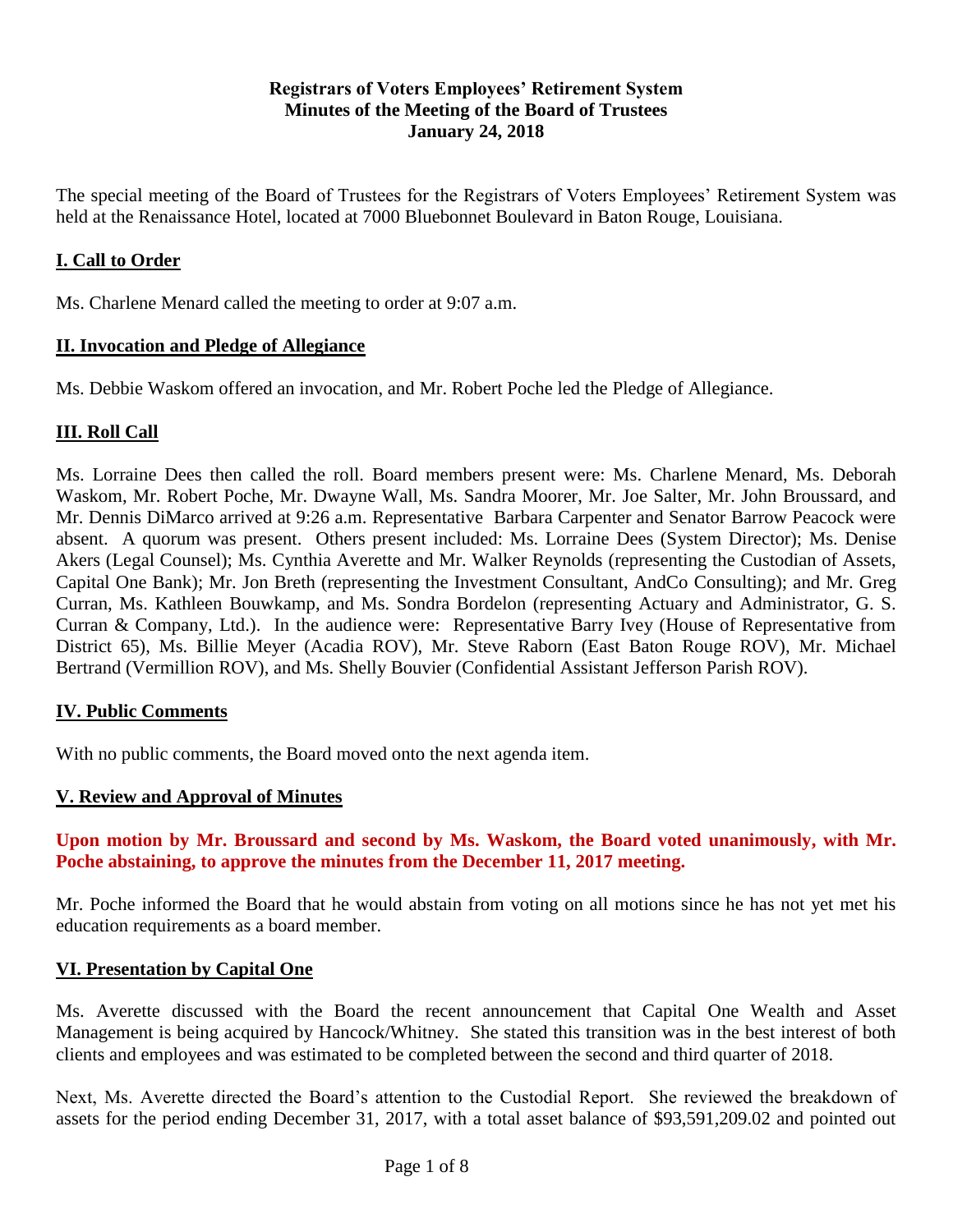that a majority of the assets were invested in domestic equities totaling 44% of the portfolio. On page 2 of the report, she mentioned that CB Energy Bond held in the cash account had a value of \$124,555.86 and was currently in default. She asked Mr. Breth whether this should be written down. Mr. Breth replied that he would research it and report back for the next meeting.

Mr. DiMarco arrived at 9:26 a.m.

Regarding the FWAR account, Ms. Averette stated that Tartesso Gateway had a distribution of approximately \$148,000 and fair value adjustments which brought the account down to approximately \$72,000 which was later rebalanced. She stated that the investment with the largest value in the FWAR account was currently Gila Bend with a current value of approximately \$69,000. She confirmed that Americus and Advisory Research had a zero balance and were closed during the third quarter of 2017.

Ms. Averette pointed out that page 4 of the report demonstrated the growth, broken down by category going back to June 30, 2014, with a market value of \$78,000,080.02 and presently a market value of \$93,591,209.02 as of December 31, 2017. She then explained that page 5 summarized the investment fees for each money manager as well as the consulting firm totaling \$132,412.20. Next, Ms. Averette reviewed page 6 which detailed the class action proceeds that have been received for quarter ending December 31, 2017, totaling \$611.62. Lastly, she stated that the Member Supplemental Savings value as of December 31, 2017, totaled \$999,858.90.

Next, Mr. Reynolds presented the Members Supplemental Savings Plan Investment Performance Review and the breakdown of the Portfolio Asset Allocation as of December 31, 2017, which showed that approximately 53% of the assets were in fixed income, 37% in equities and 10% in cash. He mentioned that the portfolio was at 1.8% for the fourth quarter of 2017 and has averaged a 4.8% return per year since inception. Mr. Walker stated that fixed income was down .34% for the quarter, and equities were up 5.49% which trailed the S&P.

# **Upon motion by Ms. Waskom and second by Ms. Menard, the Board voted unanimously, with Mr. Poche abstaining, to approve the Custodial Report and the Member Supplemental Savings Report as presented by Capital One Bank.**

# **VII. Presentation by Investment Consultant, AndCo Consulting**

Mr. Breth discussed the company letter from the CEO, Mike Welker, welcoming the new owner, Dan Johnson. Then, he reviewed the 2017 fourth quarter performance ending December 31, 2017. He mentioned that market returns were positive for the entire calendar year of 2017. Also, he stated that equities dominated the fourth quarter with MSCI Emerging Markets up 7.4%. He stated that there was a reversal in both small caps and value, where they underperformed in 2017 compared to their dramatic outperformance in 2016. Mr. Breth also stated that "FAANG" (Facebook, Amazon, Apple, Netflix, and Google) stocks represented 25% of the S&P's gain in 2017. Regarding fixed income, he stated that the portfolio continued to earn modestly positive results at .4% for the quarter and 3.5% for the year. Mr. Breth stated that the consumer discretionary sector had returns of 9.2% leading all sectors. Also on page 10, he discussed the performance for fixed income. Mr. Breth stated that broad fixed income benchmarks were slightly positive during the fourth quarter.

Next, Mr. Breth reviewed the performance net of fees on page 12 and 13. For the fourth quarter, he pointed out that ROVERS ended up 3.4%, and year-to-date ROVERS ended strong at 14.8% starting off with at 6.5% fiscal year-to-date all driven by an equity portfolio. He reminded the Board that Advisory Research was replaced by Eagle Capital Management at the start of the fiscal year having a good start with a return of 6.7%. He pointed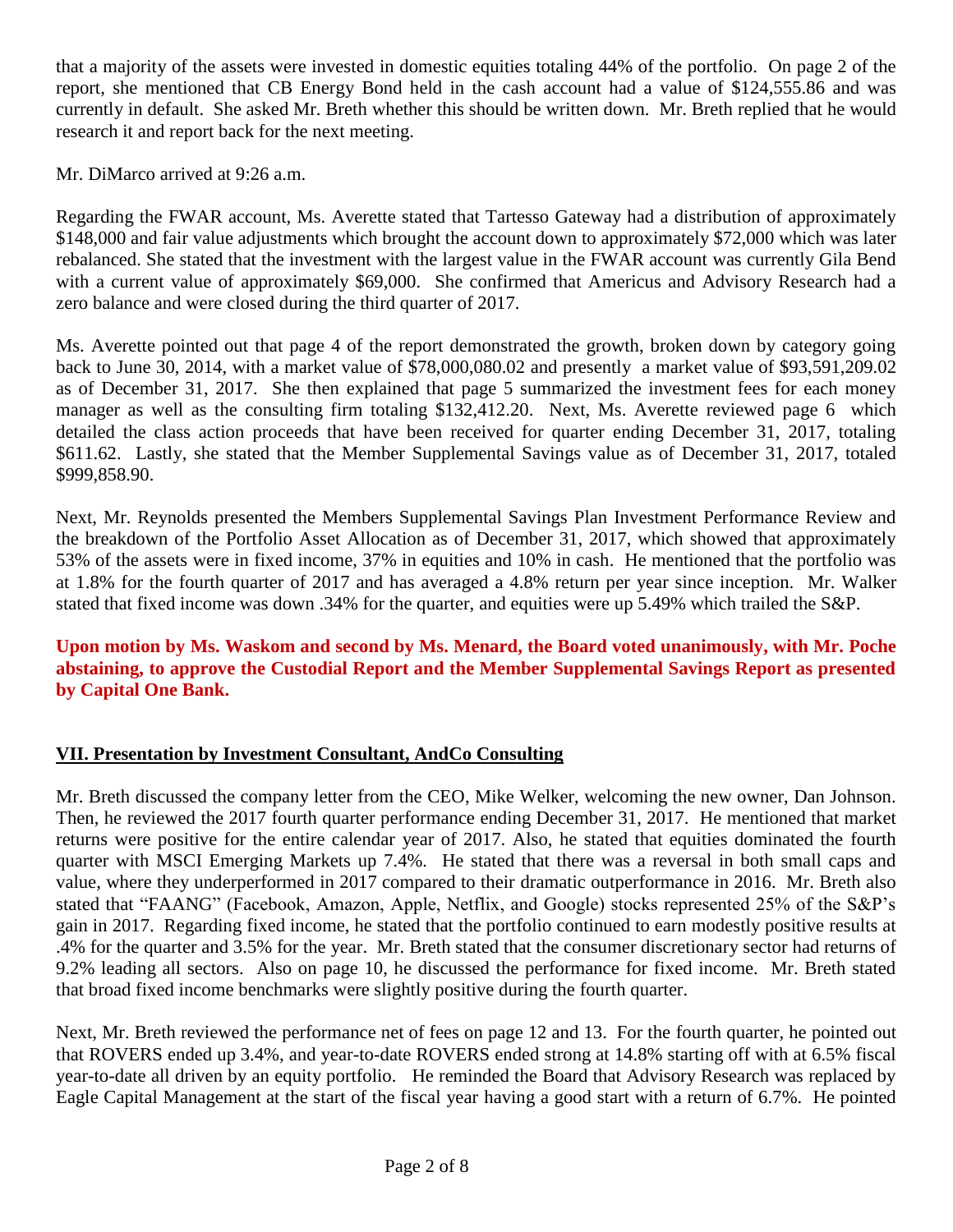out that the one manager that struggled a little for the quarter was Westfield AllCap Growth at 5% which was below Russell 3000 Growth Index at 7.6%.

Regarding international equities, Mr. Breth mentioned that Vontobel outperformed year-to-date at 32%. As a contrarian investment, he stated that Dodge & Cox was not doing as well but was now reinvesting in healthcare and energy and beginning to see a tangible turnaround. Within fixed income, Mr. Breth stated that Orleans Capital was continuing to outperform. He also stated that Templeton Global Bond Fund lagged overall and pulled down the fixed income allocation as a whole. He recommended that the Board place Templeton Global Bond Fund on watch and review whether they are the right allocation for ROVERS going forward. He stated that he would further review Templeton at the next meeting.

Next, Mr. Breth discussed that Equitas Evergreen Fund and CDK are currently in liquidation. He explained that Gila Bend within CDK had proven to be the worst piece of real estate and one of the hardest to sell. He stated that he was under the impression that Kenneth Cooley, the managing representative for CDK, was ready for ROVERS to either mark down the price of the land or donate the property. Mr. Breth stated that he was not sure that this strategy would be in the best interest of the System.

Ms. Akers informed the Board that as of the last meeting, Mr. Cooley had recommended to reduce the price or donate the land since he was having difficulty selling the property. Ms. Akers reminded the Board that they had previously made a decision to follow the lead of the other two investors which are Forth Worth and Austin Police. She stated that at this time no further vote is required unless the Board would like to change their previous decision. Mr. Breth stated that the Austin attorney was against the donation of the property, and he agreed. At this time, Mr. Breth stated that he was not prepared to agree with the two options Mr. Cooley presented but will further discuss them with him and report back to the Board at the next meeting.

Lastly, he discussed real return funds, Westwood and BlackRock, which were purchased a few years ago to give diversity to the portfolio. He stated that the total real return was up 10% year-to-date but slightly under the return policy of 12%.

Next, Mr. Breth directed the Board to the Review of Asset Allocation and Return Expectations handout. On page 2, he discussed the assumption results when comparing 2015 versus 2017 which broadly demonstrated a return decrease regarding expectations. Mr. Broussard asked Mr. Breth for the time horizon used on the comparison; Mr. Breth replied that it was a 10-15 year time horizon. He explained that the graph on page 3 demonstrated that in order to achieve a 6.75% rate of return investing in substantially more risks was required. Mr. Breth stated that there are some incremental changes that can be made to put ROVERS more in line to reach the target rate of return of 6.75%. On page 4, he discussed the current asset allocation and three other scenarios to review. The first scenario (ROVERS 2) proposed decreasing core bonds by 5% and increasing U.S. Domestic Equities. The next scenario (ROVERS 3) illustrated reducing core fixed income by 5% and replacing it with International Equities. Finally, he explained the last scenario (ROVERS 4) reduced core bonds by 5% and re-allocated to international equities and further reduced core bonds by another 2.5% and put that to work in the global asset allocation scenario. He confirmed that this last scenario (ROVERS 4 on the handout) would result in the portfolio with 60% in equities, 40% in US equities and 20% in International equities. He also stated that would leave a 22.5% target for fixed income, 10% for total alternatives and 7.5% to real estate and total return portfolio. Mr. Breth confirmed that his recommendation was to implement the final scenario proposed (ROVERS 4) which would definitely be an increase to international equities and a decrease to U.S. fixed income and core real estate.

Ms. Moorer asked Mr. Breth to further explain his change regarding the increase from 1% to 2.5% for REITS. He explained when reviewing Westwood and Blackrock, roughly a quarter of their portfolio are in the high performing equities and from a model standpoint he determined REITS captured those the best. Mr. Broussard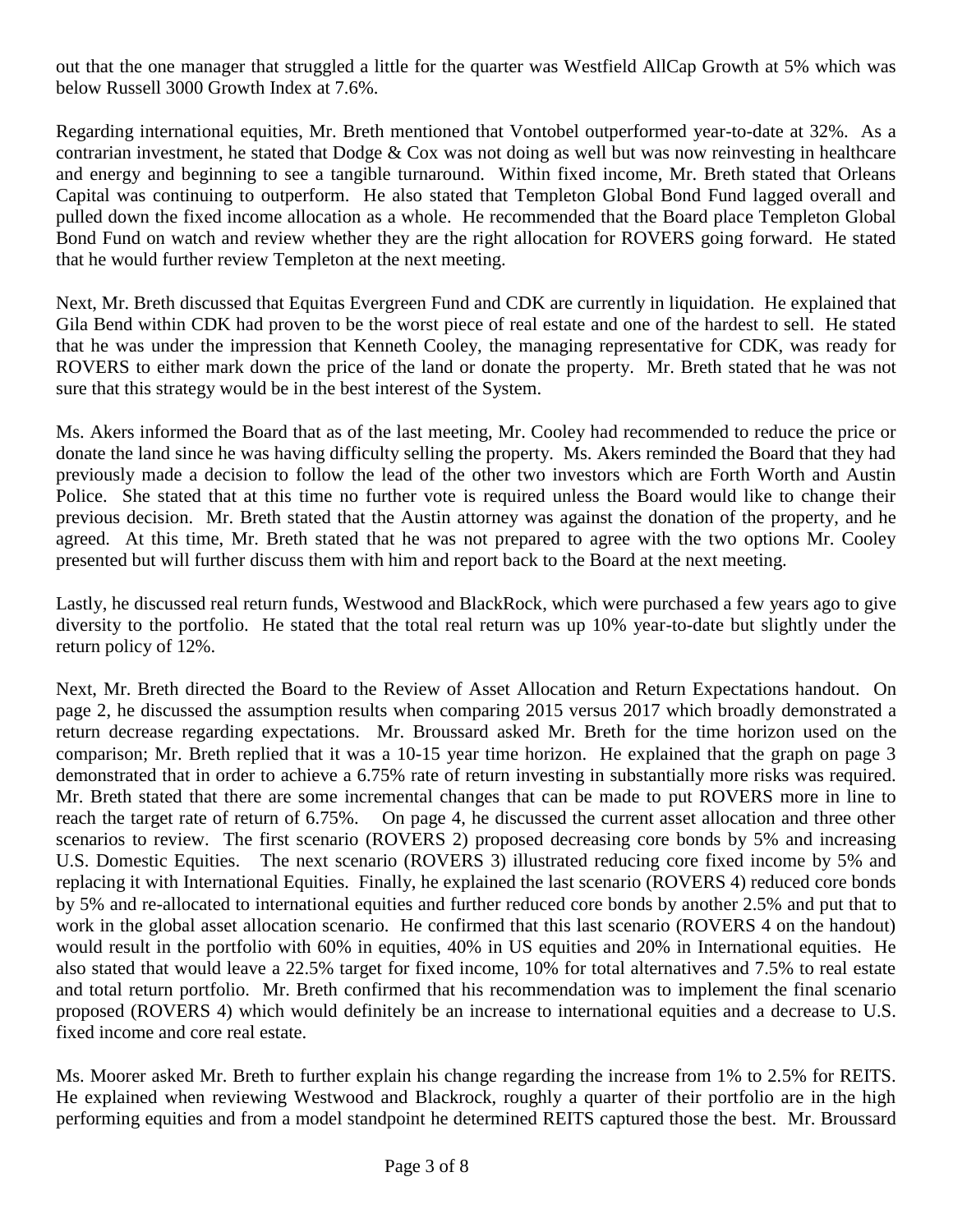asked Mr. Breth if he was stating that REITS were chosen as a proxy for fixed income because if rates go up then bond prices go down. Mr. Broussard stated that it was his understanding that REITS yielded a dividend payment and an active upside in capital gains. Mr. Breth said he agreed with Mr. Broussard's assumption except the one difference was that he was not talking about adding direct REIT exposure. Mr. Breth stated that the allocation change he was recommending would go to Westwood and Blackrock which are multi asset portfolios. Next, Mr. Breth discussed his final handout, the ROVERS Investment Policy Statement. On page 8 of the document, he discussed the recommendation of the new asset allocation plan. He confirmed the recommendation would keep domestic equities at 40% and increase international equities from 15% to 20%, allowing total equity to increase from 55% to 60%. Then, Mr. Breth stated that core fixed income would decrease from 20% to 12.5% and non-core fixed income would remain the same at 10% for a total fixed income portfolio of 22.5%. Lastly, he stated that real return portfolio (Westwood and Blackwood) would increase from 5% to 10%, real estate would decrease from 10% to 7.5% for a total of 17.5% of the portfolio.

#### **Upon motion by Ms. Waskom and second by Ms. Menard, the Board voted unanimously, with Mr. Poche abstaining, to approve the Updated Investment Policy Statement with the changes recommended by Mr. John Breth.**

Also, Mr. Breth stated that he was also seeking the Board's approval of his suggested rebalance plan to accomplish his recommended allocations discussed. He stated that his rebalance plans would be to move \$3 million from Vanguard Total US Stock Market Index as well as \$2 million from Orleans Capital. Then with that \$5 million, he stated he would invest \$2.5 million in Vanguard International Stock Market Index, \$1 million in Dodge & Cox, \$1 million in Vontobel, \$250,000 in Westwood and \$250,000 in Blackrock.

**Upon motion by Mr. Broussard and second by Ms. Moorer, the Board voted unanimously, with Mr. Poche abstaining, to approve the rebalance plan as recommended by AndCo Consulting.**

Mr. DiMarco welcomed Mr. Robert Poche to the ROVERS Board and thanked Representative Ivey for attending the ROVERS meeting.

Mr. DiMarco stated that Mr. Salter needed to leave at 11:30a.m., so he suggested the Board move up the Election of Officers on the agenda.

**Upon motion by Ms. Waskom and second by Mr. Wall, the Board voted unanimously, with Mr. Poche abstaining, to move up item X. (e.) Election of Board Chairman and Co-Chairman on the agenda.** 

**Upon motion by Ms. Menard and second by Mr. Salter, Mr. Dennis DiMarco was nominated for Chairman of the Board. With no other nominations Ms. Waskom requested to close nominations for Chairman, the Board then voted unanimously, with Mr. Poche abstaining, to approve Mr. DiMarco's nomination as Chairman of the Board. Mr. DiMarco accepted the position.**

Mr. DiMarco thanked the Board and stated that this would be his last term as Chairman in order to allow another Board member the opportunity to serve in the position.

**Upon motion by Mr. DiMarco and second by Mr. Wall, Ms. Charlene Menard was nominated for Vice Chairman of the Board. With no other nominations Mr. Salter requested to close nominations for Chairman, the Board then voted unanimously, with Mr. Poche abstaining, to approve Ms. Menard's nomination as Vice Chairman of the Board. Ms. Menard accepted the position.**

Ms. Menard thanked the Board for her nomination as Vice Chairman.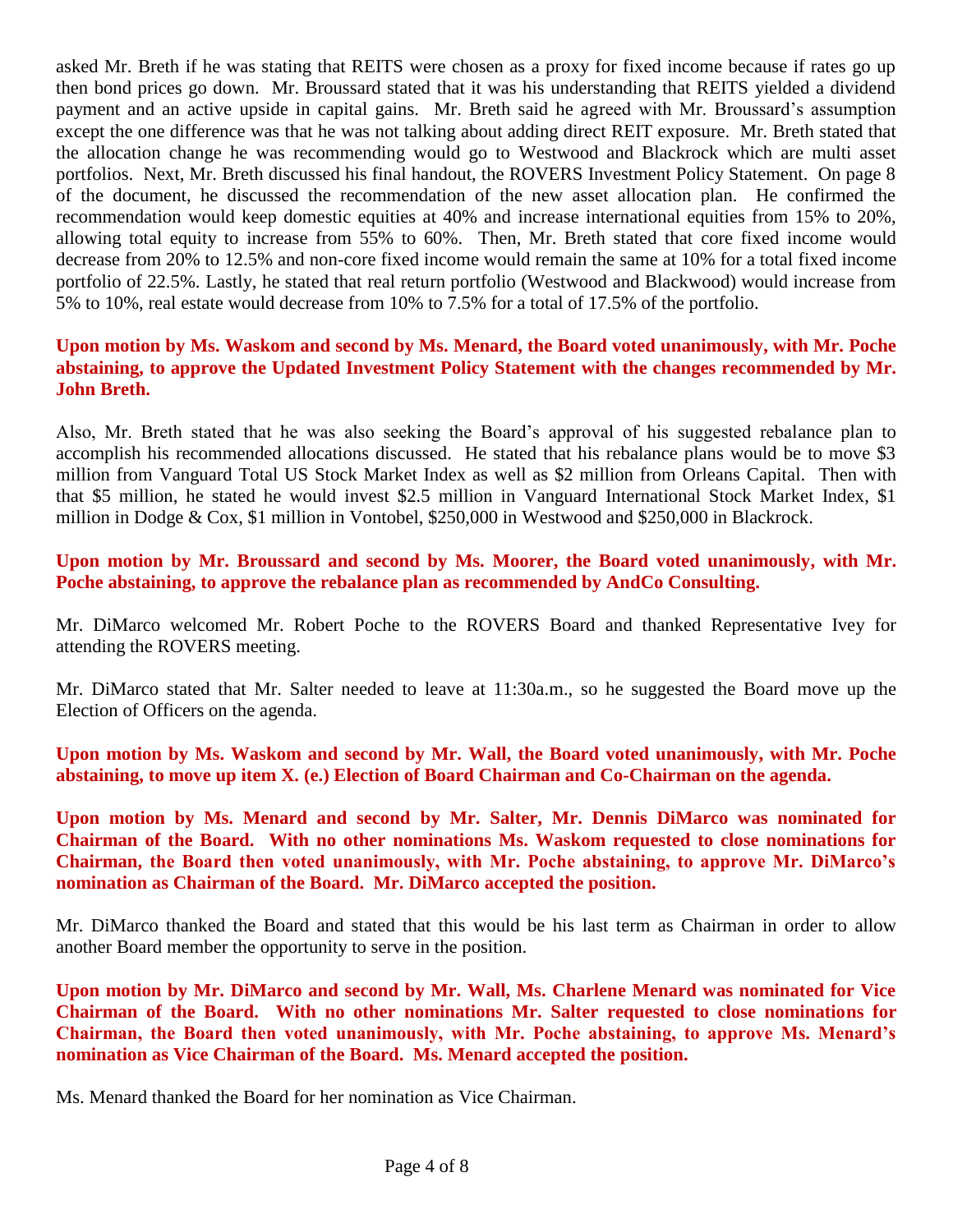# **VII. Report from the System's Attorney, Denise Akers**

Ms. Akers discussed Bill HLS 18RS-176 regarding an accrual rate increase with the Board. She asked the Board for clarification as to whether or not it was the Board's intention to allow the purchase of the 3.3333% accrual rate for those members that transferred into ROVERS. Mr. Curran further explained the statute and what clarification was needed. Ms. Akers reminded the Board that the System was approving legislation that G. S. Curran & Company had suggested and wanted to clarify that when a member bumps up to 3.3333% accrual rate that it was only for those in ROVERS. She stated that the legislative staff had written the statute in a way that did not allow for a member to purchase the updated accrual rate, and G. S. Curran & Company's opinion was that a member should be given that option if they were willing to purchase the 3.333% accrual rate. Mr. Salter asked what was in the best interest of the System. Mr. Curran replied that reasonable interpretation of the law would have led him to allow the purchase of the 3.3333% accrual rate. He further explained that appropriate language should be added so that the Board's intentions are clear on this matter.

# **Upon motion by Mr. Broussard and second by Mr. Salter, the Board voted unanimously, with Mr. Poche abstaining, to authorize the System Attorney to have the legislative staff, strike through "in this System" of the proposed bill HLS 18RS-176.**

Mr. DiMarco asked if there were any special provisions for Veterans who want to buy into the System. Mr. Curran stated that there were special provisions for active duty service members who are called into service; however, Veterans had to pay the actuarial cost under the current law to purchase military credit.

Ms. Akers reminded the Board of the bills that they had been working on: the bill to clarify the language regarding Final Average Compensation, a bill to add a Third Party Administrator as an option for Director of ROVERS, and a bill to allow a member to repay refunded contributions immediately upon being rehired rather than waiting four years. Ms. Akers stated that all of these bills had been approved by her, and Ms. Smith and Representative Carpenter would introduce the Bills.

Next, Ms. Akers discussed the Board Governance Policy Manual. She reminded the Board that she emailed the manual; however, she never received any comments. Ms. Akers also discussed the lack of policies and procedures brought to the Board's attention at the last meeting by the auditor. She stated that she was currently working on addressing these procedures and requesting feedback from the other professionals. Also, she stated that she would again email the Board Governance Policy to the Board Members along with the proposed policies so that this could be discussed at the April meeting.

Finally, Ms. Akers updated the Board on the Commonwealth litigation stating that it was settled and payment had been received.

# **Upon motion by Ms. Menard and second by Mr. Wall, the Board voted unanimously, with Mr. Poche abstaining, to approve the System Attorney's report.**

# **IX. Report from G. S. Curran & Company**

Ms. Bouwkamp presented the financial statement through December 31, 2017, to the Board. She presented the Profit & Loss Budget vs. Actual report which was from July through December 2017. She stated that overall ROVERS was on target at 50.52% of budget. She reminded the Board that there were a few new categories that were approved in October which had to be increased to accommodate expenses that were not anticipated such as Disability Determination which had already reached 100% of its budget. Ms. Bouwkamp also stated that she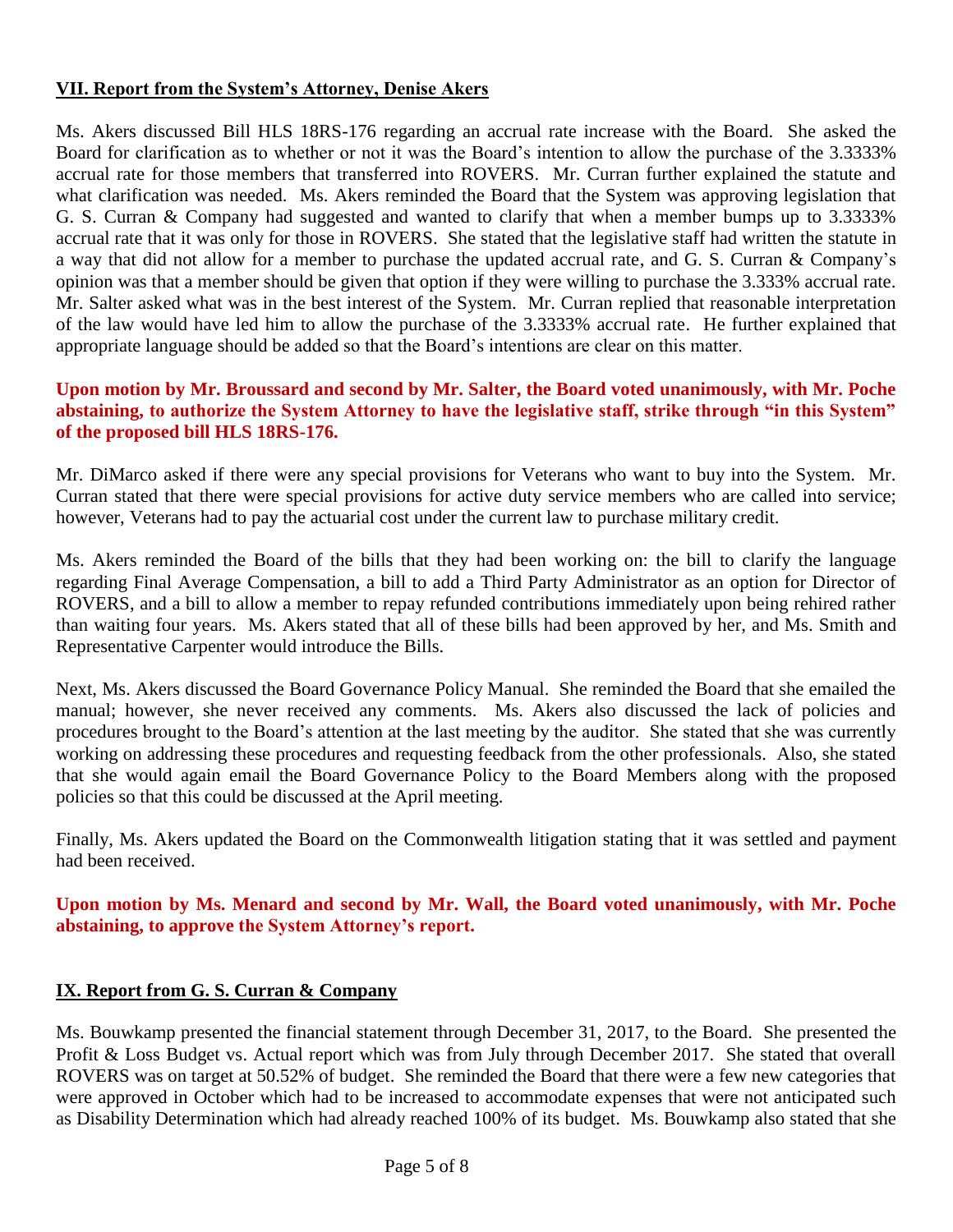placed the cost for advertisements for the Director RFP's under the "Subscriptions" account which had a budget of \$600; that account was already over budget. Ms. Dees stated that there would be more advertisements for the bills at legislation. Mr. Curran suggested updating the account name to "Subscriptions/Advertising" and to increase the budget. Ms. Dee suggested increasing the total budget for this category to \$1,000.00. Next, Ms. Bouwkamp reviewed the Profit and Loss statement from July through December 2017. She explained that there was an increase in contributions by \$975,000 and the \$2.6 million change in gains/losses was mostly due to equities. Under member services/ pension payments, Ms. Bouwkamp explained that approximately \$1.2 million was spent each quarter. Then, Ms. Bouwkamp reviewed the Balance Sheet and pointed out that the total liability and equity was \$95,379,564.78 which included both the investments and the bank accounts. She stated that total current assets increased by \$2.7 million for the last quarter of 2017. Ms. Dees added that on January 9, 2018, she implemented the new accounts at Capital One. Ms. Dees stated that she deposited ad valorem taxes into the new account.

# **Upon motion by Mr. Wall and second by Ms. Moorer, the Board voted unanimously, with Mr. Poche abstaining, to accept the financial statements presented by G. S. Curran and Company and to increase the budget to \$1,000 for the account "Subscriptions" and change the account name to "Subscriptions/Advertising".**

Mr. Curran then presented and discussed the estimated operating budget for a new System Office and Director that his firm drafted with the assistance of Michelle Cunningham at Duplantier, Hrapmann, Hogan & Maher. He stated that since there were several unknowns, this was not an easy task and asked the Board to keep in mind that this proposed budget was merely an estimate. First, he stated that his document detailed office setup expenses with an estimated one time cost of \$11,950.00. He stated that the estimated was based on the assumption that the office would be in or near Baton Rouge and that the financial estimates assumed that the new staff would perform all administrative duties currently provided by G. S. Curran & Company. Also, some office items were already owned by ROVERS and would not need to be purchased such as computers, printers and filing cabinets.

Regarding recurring expenses, Mr. Curran discussed salaries for a Director at approximately \$65,600 per year and a full time assistant with accounting experience at \$40,300. There would be retirement contributions as well as other employee benefits such as insurance that the Board would need to consider when hiring individuals for these positions. Next, Mr. Curran discussed other building related expenses such as rent, insurance, utilities, maintenance, etc. Then, Mr. Curran further discussed additional current expenses such as Board expenses, continuing office related expenses and professional services. He then confirmed that the total estimated transitional ROVERS budget was \$371,959.

Ms. Waskom stated after reviewing the proposal, she could tell that a lot of work and time was put into the estimated budget and she thanked Mr. Curran for his hard work.

He stated that the proposed estimated budget shows an increase of approximately \$30,000 to \$40,000 over the current budget in addition to the one-time cost.

Ms. Moorer asked if everything at this point had been transferred to the new software system that was created by G. S. Curran and Company for ROVERS. Ms. Dees confirmed that everything had been transferred; however, she was still in the process of double checking. Ms. Dees admitted that she was still having a difficult time adjusting to the new system but that Stephen at G. S. Curran and Company had been very helpful with answering questions and resolving any issues. Mr. Curran confirmed that once the product was complete and was given to Ms. Dees, a backup was processed of the old version system. Then, Mr. Curran explained that everything from the old version was transferred to the new system. Mr. Curran suggested that effective June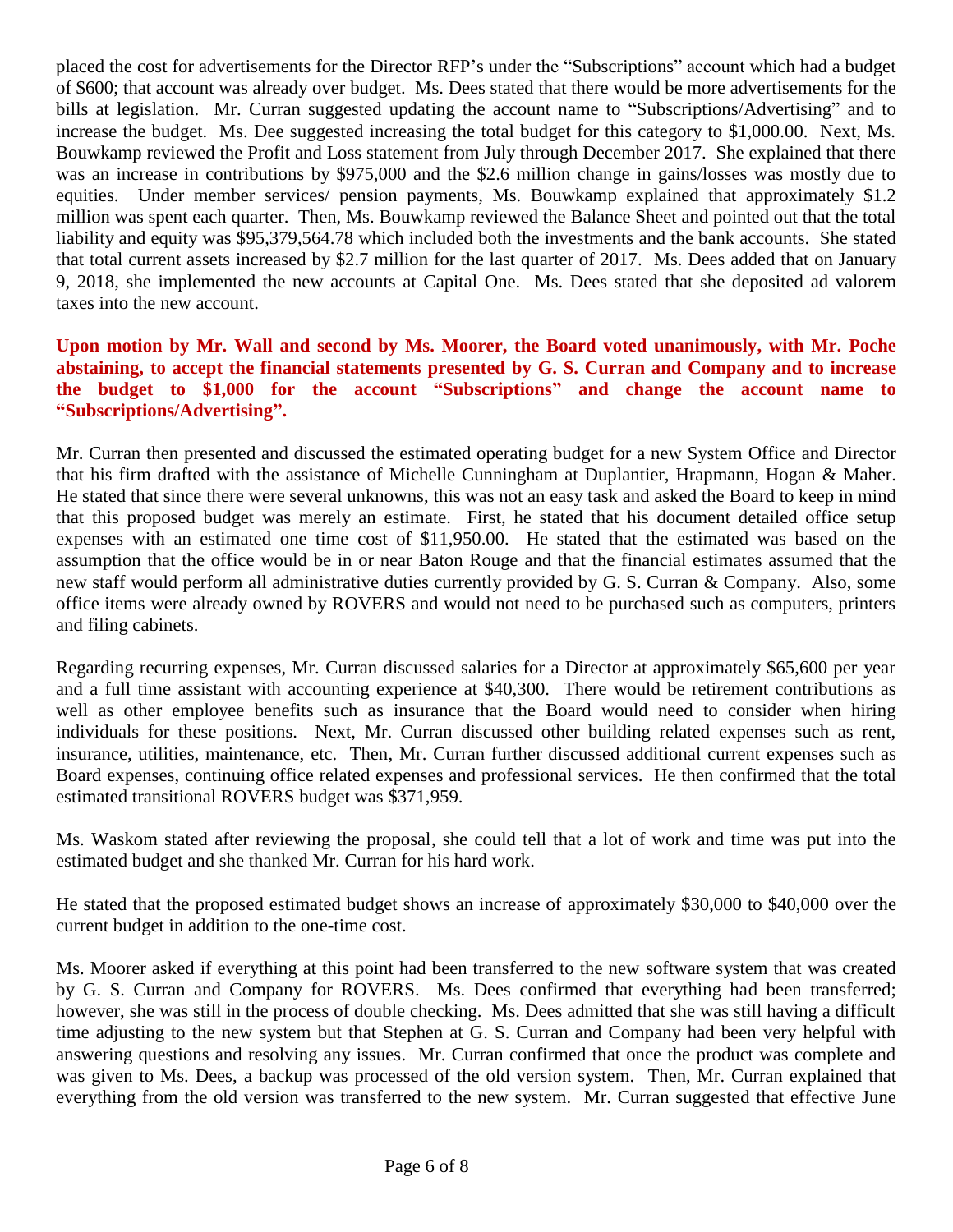30, 2018, the new system would be the primary system and the older version would merely be used as a backup. He also stated that a new Director should probably never use the old version of the software.

# **Upon motion by Ms. Waskom and second by Ms. Menard, the Board voted unanimously, with Mr. Poche abstaining, to accept the framework of the Proposed Estimated Operating Budget for a new ROVERS office and Director presented by Mr. Curran.**

Mr. Salter left the meeting at 11:27 a.m. A quorum was still present.

# **X. Director's Report**

Ms. Dee provided the Director's Report to the Board and addressed new employees, DROP entries, terminations/refunds, retirement applications, Post-DROP Accrual payments, DROP payments, Member's Supplemental Savings Fund refunds, vested due a benefit, actuarial transfers and deaths through December 25, 2017.

Then, Ms. Dees discussed an additional individual that submitted an application for the ROVERS Director position after the November meeting and has not yet been interviewed. Ms. Dees shared the new candidate's qualifications with the Board and suggested that the Board hold a special meeting to interview Ms. Rowland and re-interview Ms. Bourque. Ms. Moorer stated that the Board was waiting on new legislation to have the ability to hire a third party administrator. Ms. Dees stated that she feared if the Board waited, then there was a possibility of a ROVERS merger prior to new legislation being passed.

Mr. Curran informed the Board that new legislation, Senate Bill 4, had been recently proposed by Senator Peacock, stating that the System's actuary could not exercise discretionary control over the administration of the system. Mr. Curran stated that he would have liked to have had the opportunity to sit down with Senator Peacock to discuss G. S. Curran & Company's administrative plans regarding ROVERS. He stated that the plan he had worked on in early 2017 aimed at limiting any discretionary control. Mr. Curran stated that his proposal would have been that G. S. Curran and Company provide administrative services with a new director to oversee the administration, sign off on checks and perform other discretionary duties like sign contracts and authorize the movement of funds. Mr. Curran also stated that if he determines that Senator Peacock does not want G. S. Curran & Company to participate in any administrative duties with ROVERS, then he will respect that and serve as only the actuary.

Mr. DiMarco suggested that the Board move forward with the search for a director. There was much discussion among the Board members and several suggestions to hold a special meeting regarding interviewing director candidates and meeting with Senator Peacock to determine his stance on all matters concerning G. S. Curran acting in any administrative role for ROVERS. Ms. Moorer suggested the Board request a special meeting with Senator Peacock. Mr. Broussard stated that the smaller the group that approaches the Senator the better chance of him being open about the matter. Ms. Akers offered to contact Senator Peacock regarding his stance on his recent proposed bill. Prior to the April Board meeting, Mr. DiMarco suggested that the Director and System Attorney contact Senator Peacock, and the entire Board should hold a special meeting to re-interview Ms. Bourque and to interview other candidates. Ms. Akers stated she would call Senator Peacock by the end of the week to determine when he will be in Baton Rouge, and then she would coordinate that time with Ms. Dees.

Ms. Dees also informed the Board that she recently had a conversation with Representative Pearson and at that time was told that he was actually the one that advertised the bill to merge ROVERS. She explained that she asked him to please give ROVERS a few years to prove that ROVERS can make money and function efficiently as a system. Mr. Broussard stated that the argument from the legislature would be that if ROVERS was merged into a larger system the larger system would have a lower percentage operating budget than ROVERS.